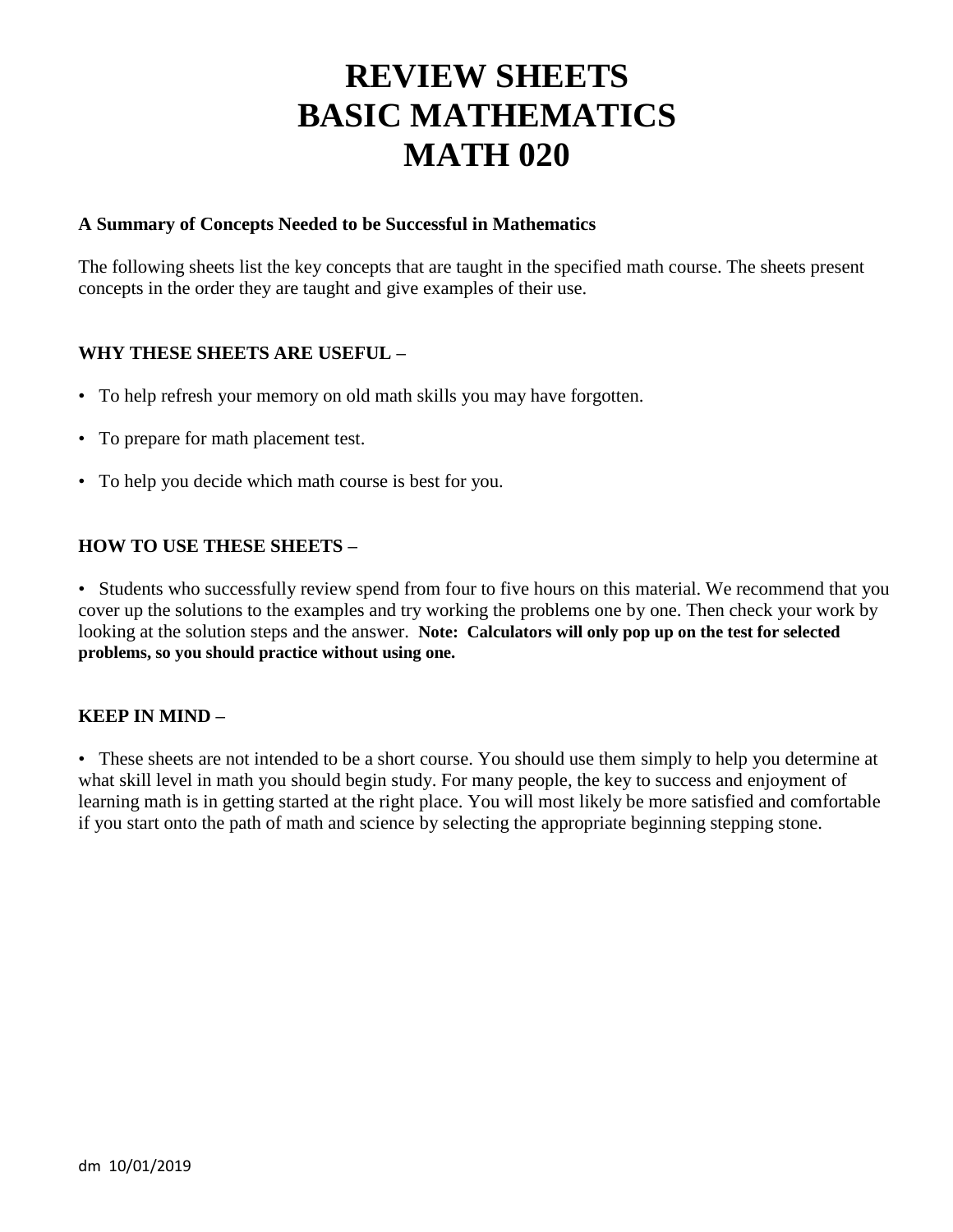#### **I. Ratio, rate, proportion and average – Know how to**

- **write a ratio in four ways;**
- **set up and simplify problems involving ratios and rates;**
- **solve a proportion for the variable;**
- **set up and solve a proportion application to answer a question; and**
- **find the average of a set of numbers.**
- 1. Write the ratio of 2 to 3 in four ways.
- 2. If there are 2 doctors for every 125 people in a certain town, what is the ratio of doctors to people? What is the ratio of people to doctors?
- 3. If a car can travel 120 miles on 3 gallons of gas, what is its mileage in miles per gallon?
- 4. If 7 dozen eggs cost \$4.41, what is the cost in dollars per dozen?
- 5. If an 8-foot wood post weighs 35.3 lb, what is the weight in pounds per foot?
- 6. Solve each proportion for *x*.

a. 
$$
\frac{3}{6} = \frac{x}{8}
$$
  
b.  $\frac{3}{2} = \frac{1}{x}$   
c.  $\frac{5}{x} = \frac{2}{3}$   
d.  $\frac{x}{4.2} = \frac{9.6}{5}$ 

For  $#7 - 10$ , set up a proportion and solve to answer the questions.

- 7. If 3 inches on a map represents 100 miles, how many inches on the map represents 40 miles?
- 8. If a can of paint covers 320 sq. ft., how many cans (whole cans) are needed to cover 1650 sq. ft.?
- 9. Two pounds (lbs) of butter will make 5 batches of cookies. How many pounds of butter will make 2 batches of cookies?
- 10. Find the average of 92, 63, 77 and 89. 11. Find the average of 3.2, 1.7, 2.3, 3.5 and 2.9.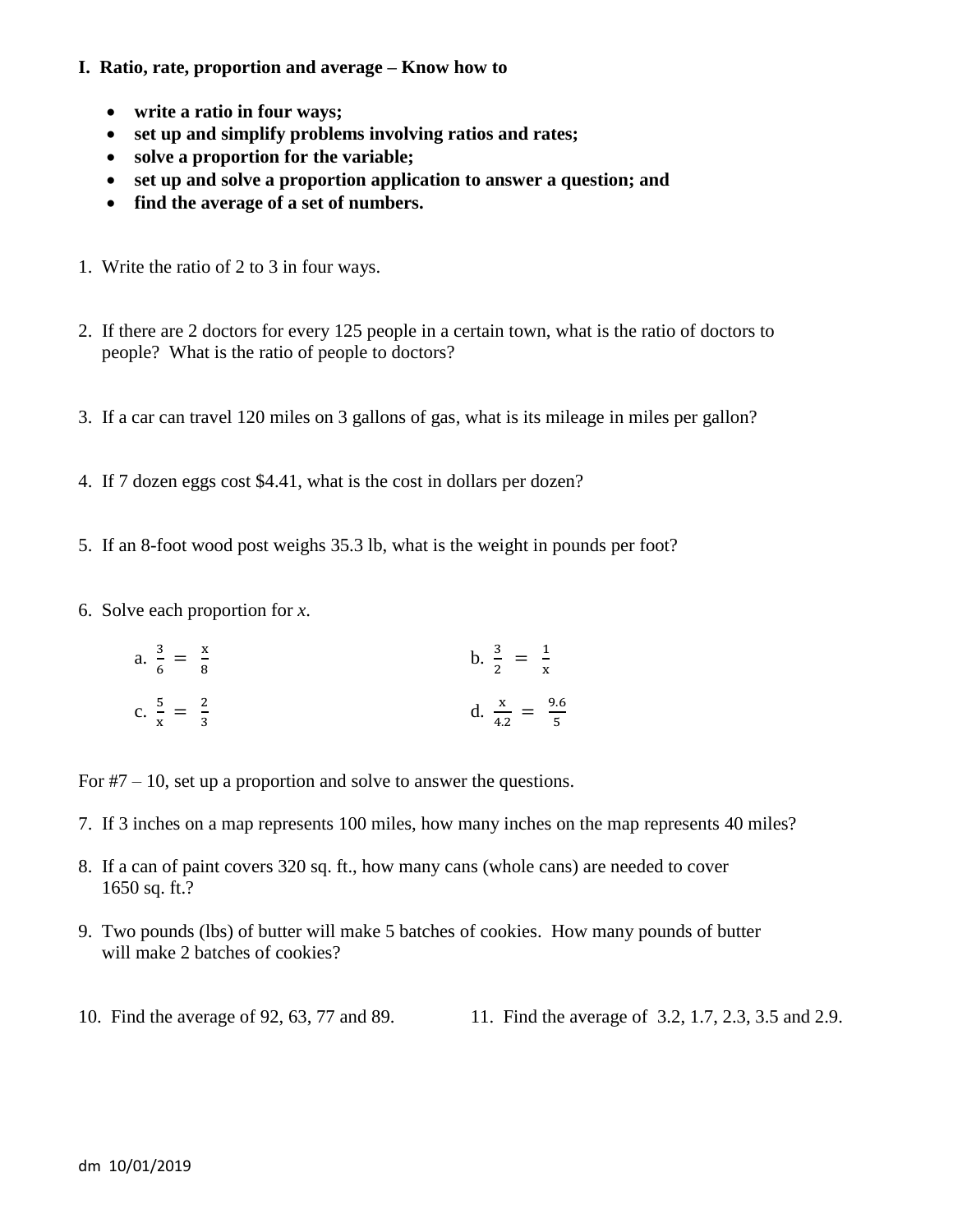#### **II. Percent – Know how to**

- **convert a percent to a decimal;**
- **convert a decimal to a percent;**
- **convert a percent to a reduced fraction;**
- **convert a fraction to a percent;**
- set up and solve percent problems using the percent equation  $(a = p \cdot b)$  or the proportion **form**  $\left(\frac{a}{b}\right)$  $\frac{a}{b} = \frac{n}{100}$ , where b = base, a = amount compared to base, and p = percent and  $\frac{n}{100}$  = **and**
- **solve application problems involving percent.**
- 12. Convert to decimal form.
	- a. 30% b. 3.92% c.  $12\frac{1}{2}\%$
- 13. Convert to percent form.
	- a. 0.42 b. 0.016
	- c. 41.6
- 14. Convert to fraction form reduced to lowest terms.
	- a. 6% b. 80%
	- c.  $25\frac{1}{2}\%$
- 15. Convert to percent form.
	- a.  $\frac{2}{7}$ 5 b.  $1\frac{1}{2}$ 4 c.  $\frac{1}{5}$ 3

For  $\#16 - 21$ , translate to the percent equation and solve.

- 16. What percent of 35 is 14? 17. What is 12 percent of 52?
- 18. 42 is 43 percent of what number? 19. 30 percent of 280 students can type. How many can type?
- 20. 8 out of 64 items coming off an assembly line are defective. What percent of the items are defective?
- 21. A 5.5 percent tax on a ring is \$9.50. What is the original cost of the ring?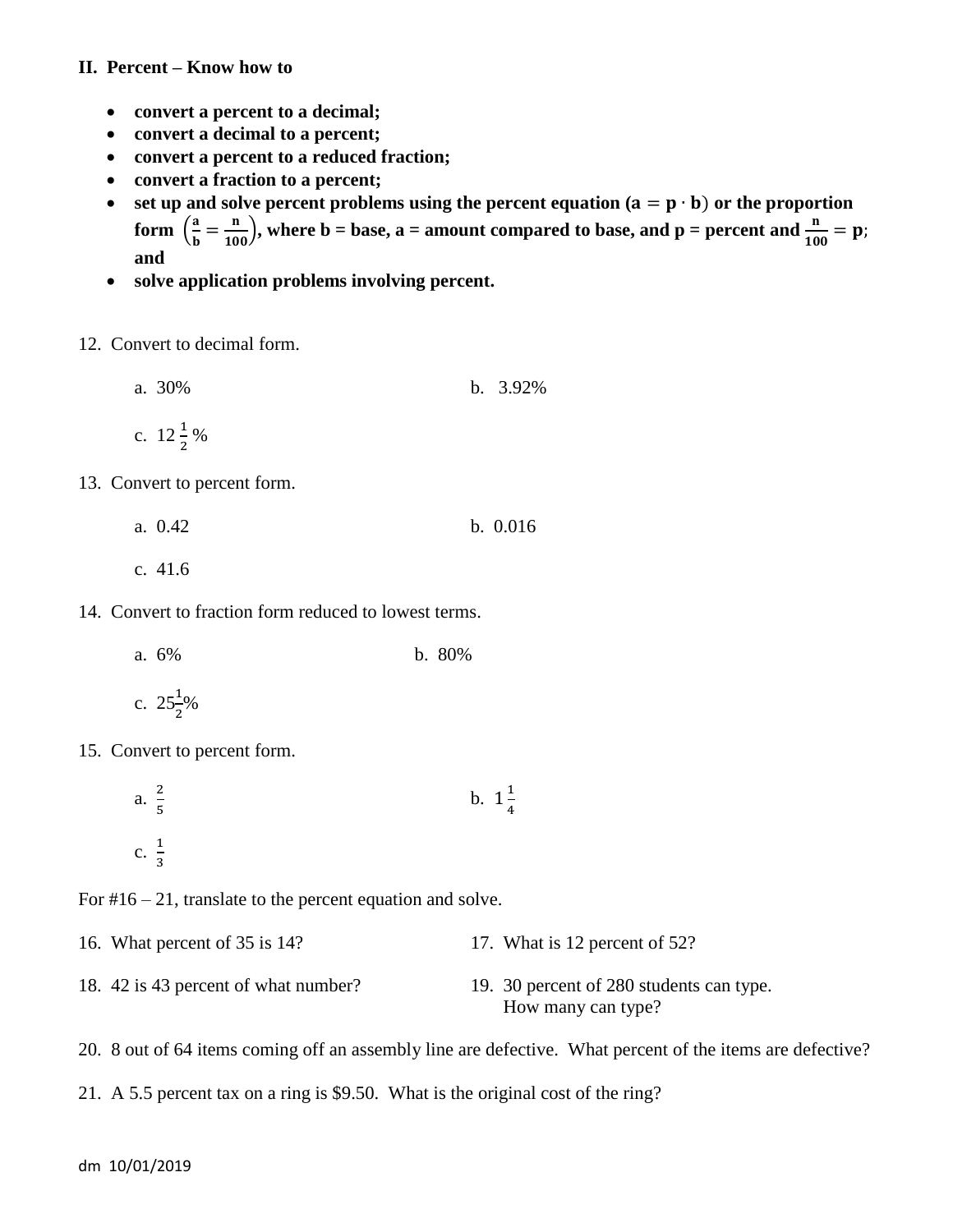## **III. Geometry – Know how to**

- **find perimeter and area of four-sided figures including rectangles, parallelograms and trapezoids;**
- **find area of triangles;**
- **find circumference and area of circles; and**
- **solve application problems involving area.**
- **find square roots.**

# **Geometric Formulas**

#### **Perimeter**

Rectangle:  $P = 2l + 2w$ , where l = length and w = width Square (a rectangle with sides of equal length):  $P = 4s$ ,  $s =$  length of each side Other closed figures: Sum of the lengths of the sides

## **Circumference**

Circle:  $C = \pi d$  or  $C = 2\pi r$  where d = diameter, r = radius,  $\pi \approx 3.14$ 

# **Area**

Rectangle:  $A = lw$ Square:  $A = s^2$ Parallelogram:  $A = bh$ Trapezoid:  $A = \frac{1}{2}$  $\frac{1}{2}h(b_1 + b_2)$ , where h = height (distance between parallel sides); b<sub>1</sub> and b<sub>2</sub> = lengths of parallel sides Triangle:  $A = \frac{b}{a}$  $\frac{\pi}{2}$ , where b = base and h = height Circle:  $A = \pi r^2$ 

- 22. What is the perimeter and area of a square that is 3 inches on each side?
- 23. What are the perimeter and area of a rectangle that is 13 cm by 6 cm?
- 24. What is the area of the parallelogram shown?

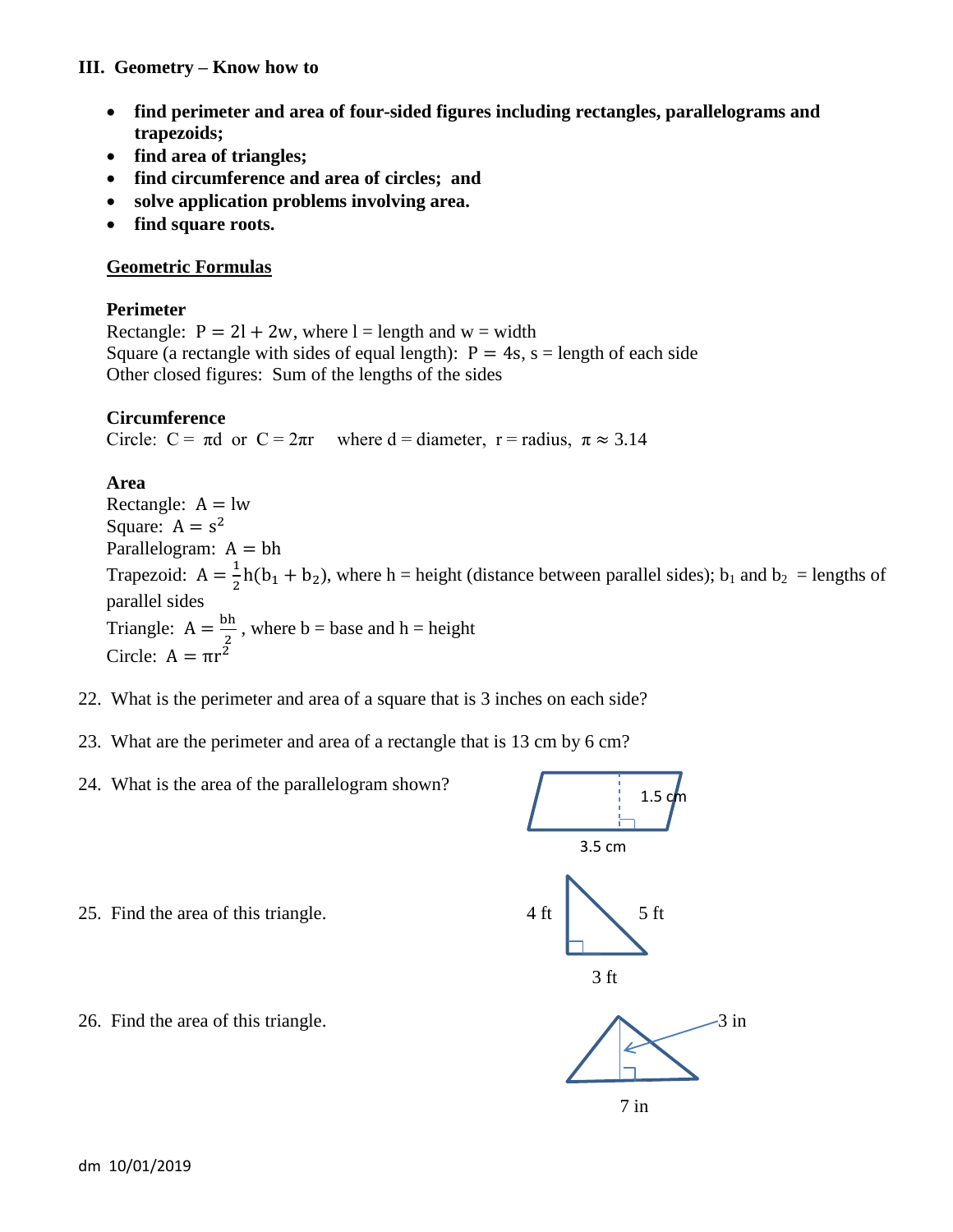- 27. Find the circumference and area of this circle. (Use 3.14 for  $\pi$ .)
- 28. Find the circumference and area of this circle.  $\begin{bmatrix} 6 & \text{in} \\ 6 & \text{in} \end{bmatrix}$ (Use 3.14 for  $\pi$ .)
- 29. A baseball diamond is a square, 90 feet on each side. What is the area of a baseball diamond?
- 30. Find the area of the shaded region.



- 31. Find each square root:
	- a.  $\sqrt{25}$  b.  $\sqrt{81}$

#### **IV. Algebra – Know how to**

- solve one step equations of the forms  $x + a = b$  and  $ax = b$  for x, where *a* and *b* are whole **numbers, fractions or decimals.**
- 32. Solve for *x* in each equation:
	- a.  $x + 8 = 15$  b.  $3 \cdot x = 2.7$  $\mathbf{1}$  $\frac{1}{4} = \frac{3}{4}$ 4
- **V. Graphs – You should have the following skills**
	- **Read a circle graph.**
- 33. Use this circle graph of a family's expenses to answer these questions: 10%
	- a. If the family makes \$33,500 per year, how much  $\left(48\% \right)$   $\left(48\% \right)$ is spent for food?  $h$  housing  $\sim$  food
	- b. What percent of the family income is spent on  $\bigcup$  bills miscellaneous and bills?



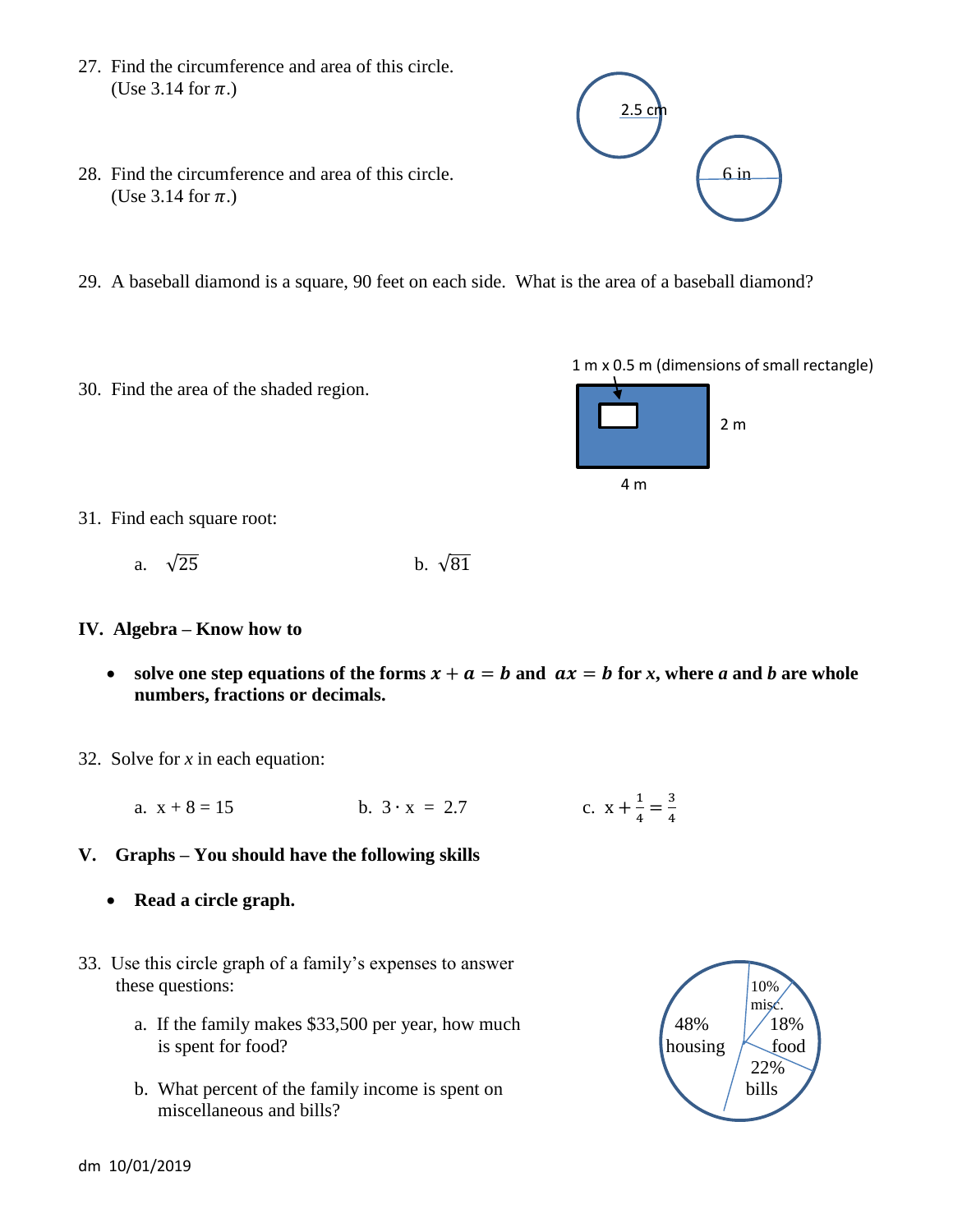#### **VI. Measurement – Know how to**

- **convert a measurement from one unit to another within the USA system for length, capacity and weight using multiplication by 1;**
- **convert a measurement from one unit to another within the metric system for length, capacity and mass using decimal point movement or multiplication by 1; and**
- **convert a measurement of length between USA and metric systems using multiplication by 1.**

**Note: Unit conversion skills are not be evaluated on the placement test. However, in courses with a MTH 020 prerequisite, knowledge of unit conversion skills is assumed.**

## **Measurement Equivalences**

**USA Units** Length:  $12 \text{ in} = 1 \text{ ft}$   $3 \text{ ft} = 1 \text{ yd}$   $5280 \text{ ft} = 1 \text{ mi}$ Weight:  $16 oz = 1 lb$   $2000 lb = 1 ton$ Capacity: 8 fl oz = 1 c. 2 c. = 1 pt 2 pt = 1 qt 4 qt = 1 gal

# **Metric Units**

Length:  $10 \text{ mm} = 1 \text{ cm}$   $10 \text{ cm} = 1 \text{ dm}$   $10 \text{ dm} = 1 \text{ m}$   $10 \text{ m} = 1 \text{ dam}$   $10 \text{ dam} = 1 \text{ hm}$  $10 \text{ hm} = 1 \text{ km}$ Mass:  $10 \text{ mg} = 1 \text{ cg}$   $10 \text{ cg} = 1 \text{ dg}$   $10 \text{ dg} = 1 \text{ g}$   $10 \text{ g} = 1 \text{ dag}$   $10 \text{ dag} = 1 \text{ hg}$   $10 \text{ hg} = 1 \text{ kg}$ Capacity:  $10 \text{ mL} = 1 \text{ cL}$   $10 \text{ cL} = 1 \text{ dL}$   $10 \text{ dL} = 1 \text{ L}$   $10 \text{ L} = 1 \text{ dL}$   $10 \text{ dL} = 1 \text{ hL}$  $10$  hL = 1 kL

#### **Metric Conversion Chart**

| km     | hm                | dam m                        |              | dm     | $\mathsf{cm}$ | mm        |
|--------|-------------------|------------------------------|--------------|--------|---------------|-----------|
| $\log$ | $h_{\mathcal{Q}}$ | $\lceil \text{dag} \rceil$ g |              | $\log$ | CQ            | $m\sigma$ |
| kI     | hL                | daL                          | $\mathsf{L}$ | dL     | c             | l mL      |

## **USA** <del>◆</del>Metric

Length:  $1 \text{ in } = 2.54 \text{ cm}$   $1 \text{ ft} = 0.305 \text{ m}$   $1 \text{ yd} = 0.914 \text{ m}$   $1 \text{ mi} = 1.609 \text{ km}$ 

34. Convert the units to fill in the blanks.

a.  $5 \text{ ft} =$  \_\_\_\_\_\_ in b. 72 fl oz = \_\_\_\_\_\_ pt c. 3 lb = \_\_\_\_\_\_ oz

35. Convert the units to fill in the blanks.

a.  $2.5m =$  <u>cm b.  $8 L =$  kL c.  $9 g =$  mg</u>

- 36. Convert the units to fill in the blanks.
	- a.  $12.7 \text{ cm} =$  in b.  $1400 \text{ m} =$  mi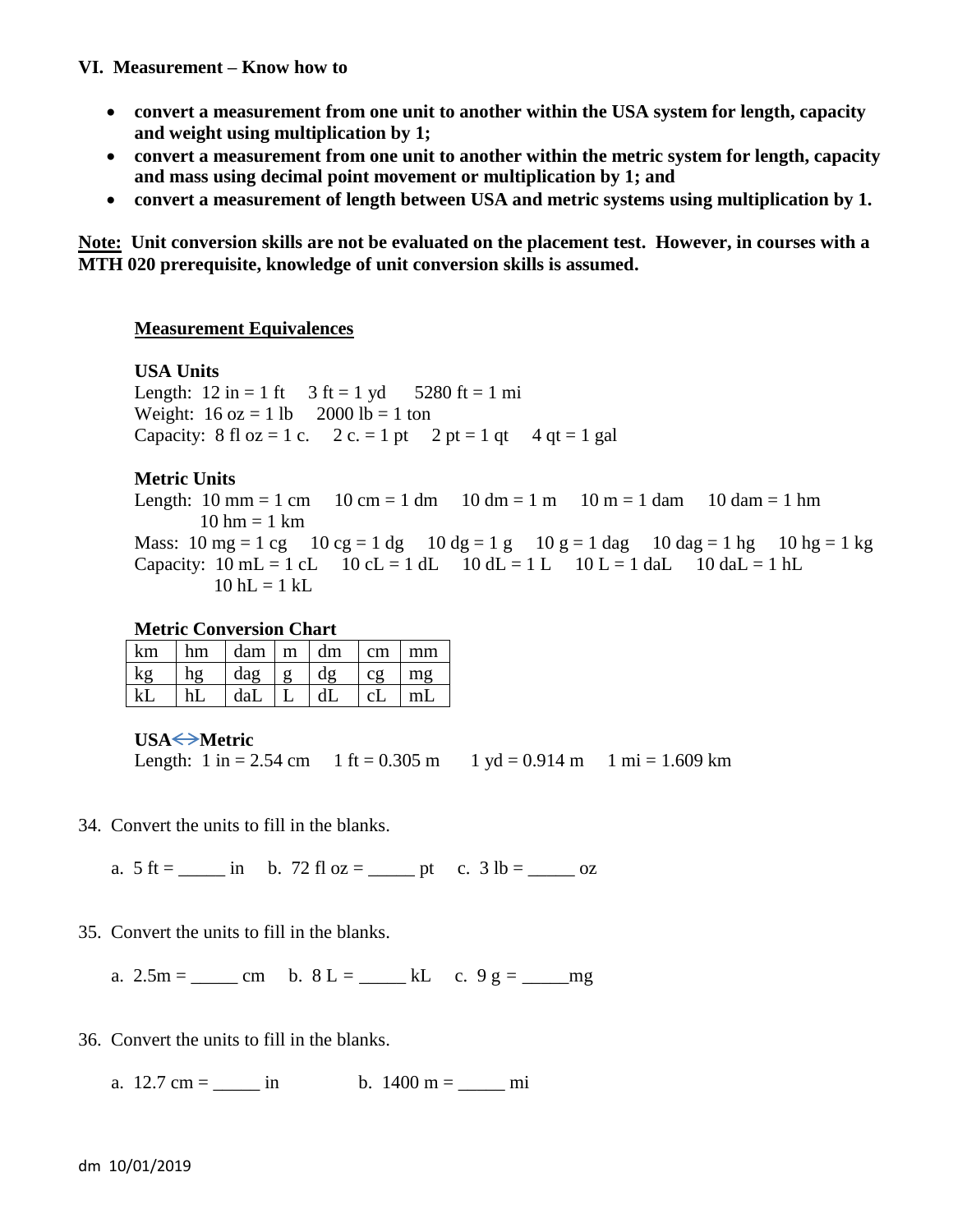# **Math 020 Review Answers**

1. 2 to 3; 2:3; 
$$
\frac{2}{3}
$$
; 2+3  
\n2.  $\frac{2}{125}$   
\n3.  $\frac{120 \text{ mi}}{3 \text{ gal}} = \frac{40 \text{ mi}}{1 \text{ gal}} = 40 \text{ mp}$   
\n4.  $\frac{54.41}{7 \text{ dox}} = \frac{50.63}{1 \text{ dox}} = $0.63 \text{ per dozen}$   
\n5.  $\frac{35.3 \text{ lb}}{8 \text{ ft}} = \frac{4.475 \text{ lb}}{1 \text{ ft}} = 4.475 \text{ lb/ft}$   
\n6.  $6x = 24$   
\n $x = 4$   
\n6b.  $3x = 2$   
\n $x = \frac{2}{3} \text{ or } 0.\overline{6}$   
\n6.  $2x = 15$   
\n $x = \frac{15}{2} \text{ or } 7.5$   
\n6d.  $5x = 40.32$   
\n $x = 8.064$   
\n $x = 1.2$ ; 1.2 in or  $1\frac{1}{5}$  in  
\n $8. \frac{1}{320} = \frac{x}{150}$   
\n $x = 5.15625$ ; 6 cans  
\n $x = 5.15625$ ; 6 cans  
\n $x = \frac{4}{5}, \frac{4}{5}$  lb  
\n10.  $\frac{92 + 63 + 77 + 99}{4} = 80.25$   
\n11.  $\frac{3.2 + 1.7 + 2.3 + 3.5 + 2.9}{5} = 2.72$   
\n12a.  $30\% = .30$   
\n12b.  $3.92\% = .0392$   
\n12c.  $12\frac{1}{2}\% = 12.5\% = 0.125$   
\n13b.  $0.016 = 1.6\%$   
\n14a.  $6\% = \frac{6}{100} = \frac{3}{50}$   
\n15b.  $1\frac{1}{4} = 1.25\% = 125\%$   
\n